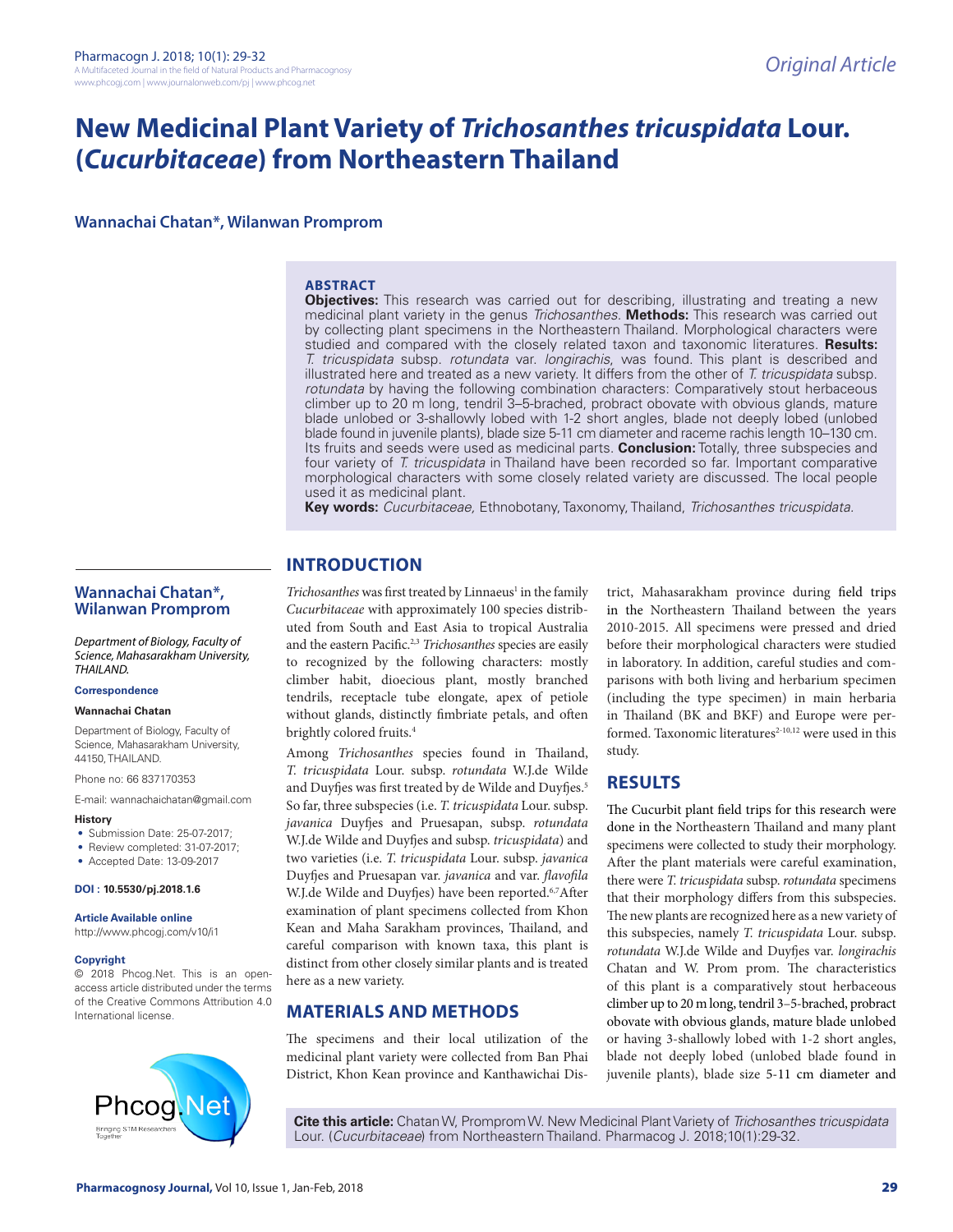

**Figure 1:** *Trichosanthes tricuspidata* subsp. *rotundata* var. *longirachis*. A- Habit and old stem, B- habit, C- Probracts with glands, D- Tendrils, E- Leaves: adaxial side (left) and abaxial side (right), F- Old stems and inflorescences, G- Inflorescence with buds and a floret during anthesis, H- Bracts with green glands, I- Sepals with green glands, J- Florets (side view), K- Floret (longitudinal section).

raceme rachis length 10-130 cm. The taxonomic treatment is shown below.

# Taxonomy

*Trichosanthes tricuspidata* Lour. subspecies *rotundata* W.J.de Wilde and Duyfjes var. *longirachis* Chatan and Promprom, *var. nov.* Figure 1.

Type THAILAND, Kanthawichai district, Maha Sarakham Province, location 48Q 0312952 UTM 1796680, alt. 140–150 m, 18 June 2013, *W.Chatan 1626* (Holotype: MSUT!)

#### **Diagnosis**

The new plant variety differs from *T. tricuspidata* Lour. subsp. *rotundata* W.J.de Wilde and Duyfjes var. *rotundata* by having the following combination of characters: comparatively stout climber up to 20 m long, tendril 3–5-brached, probract obovate with obvious glands, mature blade unlobed or having 3-shallowly lobed with 1-2 short angles, not deeply lobed (unlobed blade found in juvenile plants), blade size 5-11 cm diameter and raceme rachis length 10–130 cm.

### **Description**

Large perennial herbaceous climber, comparatively stout, up to 20 m long, climbing on small to tall shrubs or trees. *Old stem* thick, 20–30 mm diameter, pale brown. *Young leafy stems* 2.5–3 mm diameter, surfaces glabrescent, striate and covered by cystoliths, green when fresh and brownish when dry; dioecious. *Probract* obovate, ca. 6 × 4 mm, surface with obvious glands, pale green when fresh and brown when dry. *Tendrils* 3-5-branched. The 5-branced tendrils usually found in large leafy branches. *Leaves* alternate; petiole (1–) 2.5–4.6 cm long, covered by

numerous cystoliths; blade simple, orbicular in outline,  $5-11 \times 5-9$  cm; margin of mature blade unlobed or 3- shallowly lobed with 1-2 angles (not deeply lobed) and with fine remote denticulate (un-lobed blade found in juvenile plants); if lobes present, lobe apex acute or acuminate or obtuse; blade texture membranaceous to subchartaceous ; upper side green when fresh and brown when dry, under side pale green when fresh and pale brown when dry; upper side covered by numerous cystoliths and underside glabrous except for numerous cystoliths on vein; veins 5, slightly straight; gland on blade absent. *Male inflorescences* raceme; peduncle 5-10 cm long, rachis obviously zigzag, 10–130 cm long, covered by numerous short min hairs and some cystoliths. *Buds* clavate. *Bracts* ovate or orbicular, concavo-convex, persistent, 22–25 × 20–25 mm; fresh specimens whitish green with green veins and the bract color is slightly darker near its apex, dry specimens brown; green glands on both surfaces when fresh, glands on adaxial side raised, the glands brown when dry; margin slightly triangular lobed or incised at upper part and entire at lower part; lobes apex acute or obtuse; base rounded or truncate; both surfaces covered by min hairs. *Pedicels* 3–4 mm long, green, caducous. *Receptacles* tube 25–35 mm long; ca. 10–13 mm diam. at throat and ca. 2.5 mm diam. at base; expanded portion covered by dense hairs inner side; narrow portion glabrous near base and covered by glandular hairs near expanded portion. *Sepals* ovate-triangular, 10–12 mm long and 4–8 mm wide at base; margin serrulate at lower part; surface with green glands when fresh and brown when dry. *Petals* obovate, 13–15 × 8–14 mm, threads 12–15 mm long, white with pale green veins. *Stamens* 3, pale brown, filaments 2–4 mm long, synandrium 10–13 mm long. *Pistillode* linear, 4.5–11 × 1–1.5 mm. *Female inflorescences and florets* not seen. Fruits globose.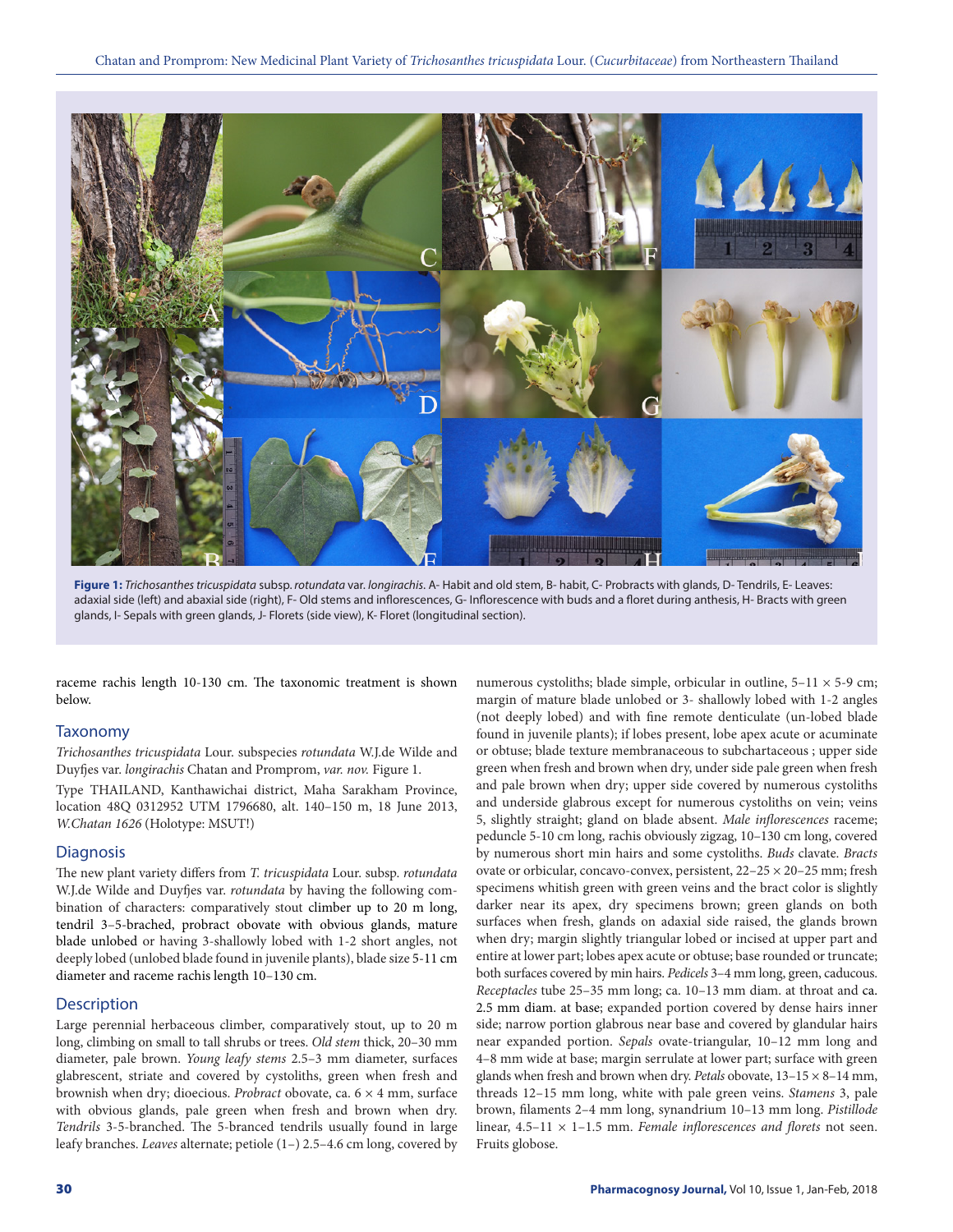| Table 1: Distinguishing features between <i>T. tricuspidata</i> Lour. subsp. <i>rotundata</i> var. longirachis and T. tricuspidata Lour. subsp. rotundata var. rotunda. |
|-------------------------------------------------------------------------------------------------------------------------------------------------------------------------|
|-------------------------------------------------------------------------------------------------------------------------------------------------------------------------|

| <b>Features</b>         | T. tricuspidata Lour. subsp. rotunda var. longirachis                                             | T. tricuspidata Lour. subsp. rotunda var. rotunda          |
|-------------------------|---------------------------------------------------------------------------------------------------|------------------------------------------------------------|
| 1. Habit                | comparatively stout climber up to 20 m long                                                       | climber up to 5-8 m long                                   |
| 2. Tendrils             | 3–5-brached                                                                                       | 2-3-brached                                                |
| 3. Probract             | obovate with obvious glands                                                                       | elliptic or blunt-triangular with not obvious gland        |
| 4. Blade lobes          | mature blade unlobed or 3- shallowly lobed with 1-2 angles<br>(un-lobed blade in juvenile plants) | mature blade 3- or 5- or 7-lobed shallowly or deeply-lobed |
| 5. Blade size           | comparatively small, 5-11 cm diameter                                                             | 8-20 cm diameter                                           |
| 6. Raceme rachis length | $10-130$ cm                                                                                       | $4-30$ cm                                                  |

**Flowering and fruiting** Flowering of male flowers in April–August. Flowering of female flowers unknown. Fruiting in July-September.

**Distribution** *T. tricuspidata* subspecies *rotundata* var. *longirachis* is endemic to Thailand and known from Ban Phai District, Khon Kaen Province, and Kanthawichai District, Maha Sarakham Province, Northeastern Thailand.

**Ecology** This species grows in dry dipterocarp forest or near roadside at an elevation of 130–150 m. It climbs on shrubs or trees in slightly dense or open areas.

#### **Vernacular name** Tam Lueng Kok and Khi Ka

**Etymology** The name of variety is named after the distinct morphology of this plant, i.e the very long rachis of inflorescence.

**Uses** The local people use this plant variety as a medicinal plant. Its fruits and seeds were used as purgative. The seeds were used as laxative.

**Additional specimen examined** *W.Chatan 1630* (MSUT)*,* THAILAND, Ban Phai District, Khon Kaen Province.

# **DISCUSSION**

*Trichosanthes* consists of ca. 100 species in the world and 17 species in Thailand. A slightly complete revision for the Thai taxa begin in 2004.<sup>11</sup> However, a more recently revision of this genus for Flora of Thailand was published by de Wilde and Duyfjes.4 After examination of *Trichosanthes* specimens collected from the Northeastern Thailand and comparison with known taxa, there were *T. tricuspidata* subsp. *rotundata* specimens that differ from the other specimens. Therefore, *T. tricuspidata* subsp. *rotundata* var. *longirachis* was described as a new variety. It is characterized by the combination characters as follows: Comparatively stout climber up to 15 m long, tendril 3–5-brached, probract obovate with obvious glands, mature blade unlobed or having 3-shallowly lobed with 1-2 short angles (unlobed blade in juvenile plants), blade size 5-11 cm diameter, raceme rachis length 10–130 cm.

A key to variety of *T. tricuspidata* Lour. subsp. *rotundata* in Thailand is presented below and difference beween the new variety and the closely resemble, *T. tricuspidata* subsp. *rotundata* var. *rotundata* are summarized in Table 1.

Key to variety of *Trichosanthes tricuspidata* subsp. *rotundata* in Thailand 1. A comparatively stout climber up to 20 m long, tendrils 3–5-brached, probract obovate with obvious glands, blade size 5-11 cm diameter, blade unlobed or 3- shallowly lobed with 1-2 angles, raceme rachis length 10–130 cm…………………… a. var. longirachis

1. A slightly small climber up to 5-8 m long, tendrils 2–3-brached, probract elliptic or blunt-triangular with not obvious gland, blade size 8-20 cm diameter, blade 3- or 5– or 7-lobed shallowly or deeply-lobed, raceme rachis length ca. 4–30 cm……. ….. b. var. rotundata

# **CONCLUSION**

After examinations of plants collected from the Northeastern Thailand, both dried and living specimens, herbarium specimens in the main herbaria in Thailand (BK and BKF) and Europe and careful study of literatures,

*T. tricuspidata* subsp. *rotundata* var. *longirachis* collected from Kantharawichai district, Mahasarakham province is described and recognized as a new variety, so until now two varieties of this subspecies are recognized. Totally, three subspecies and four variety of *T. tricuspidata* in Thailand have been recorded so far. This plant variety was used as the medicinal plant by local people. Its fruits and seeds were used as purgative, and seeds were used as laxative.

# **ACKNOWLEDGEMENT**

The author is indebted to my students and research team for their help on field trips.Thanks for scientific equipment from Assistant Professor Dr. Bhuvadol Gomontean and linguistic advice from Dr. Jolyon L.A. Dodgson from the Faculty of Science, Mahasarakham University. Dr. W.J.J.O. de Wilde, and B.E.E. Duyfjes from the Nationaal Herbarium Nederland, Universiteit Leiden Branch, for their support or their 5. taxonomic literatures and some comments. This research was financially supported by Mahasarakham University, 2011 copyright of Mahasarakham University.

# **CONFLICT OF INTEREST**

There is no conflict of interest.

#### **ABBREVIATION USED**

**alt.:** altitude; **BK:** Bangkok Herbarium; **BKF:** The Forest Herbarium, National Park, Wildlife and Plant Conservation Department; **ca.:** circa; **MSUT:** Natural Medicinal Mushroom Museum, Mahasarakham University; **subsp.:** subspecies; **UTM:** Universal Transverse Mercator; **var.:**  variety; **var. nov.:** varietas nova..

# **REFERENCES**

- 1. Linnaeus C. Species Plantarum 2. Stockholm, Sweden: Laurentius Salvius. p.1008;1973.
- 2. Rugayah EA, de Wilde WJJO. Conspectus of *Trichosanthes* (*Cucurbitaceae*) in Malesia. Reinwardtia. 1999;11(4):227-80.
- 3. de Wilde WJJO, Duyfjes BEE. *Cucurbitaceae*. In: Nooteboom HP, editor. Flora Malesiana vol.19. Leiden: Foundation Flora Malesiana. p.1-342;2010.
- 4. Wilde WJJO, Duyfjes BEE. *Cucurbitaceae*. In: Santisuk T, Larsen K, editors. Flora of Thailand vol.9(4). Bangkok: Prachachon. p.411-546;2008.
- 5. Wilde WJJO, Duyfjes BEE. Miscellaneous South East Asian cucurbit news. Reinwardtia. 2012;12(5):267-74.
- 6. Wilde WJJO, Duyfjes BEE. Miscellaneous South East Asian cucurbit news. Reinwardtia. 2008;12(4):267-74.
- 7. Wilde WJJO, Duyfjes BEE. Keys to and checklist of species of the genus *Trichosanthes* L. (*Cucurbitaceae*) in Indochina. Adan Sonia. 2012;Ser.3,34(2):265-78.
- 8. Keraudren-Aymonin M. *Cucurbitaceae*. In: Aubreville A, Leroy J-F, editors. Flore du Cambodge, Laos et du Viet-Nam, vol. 15. Paris: Museum National d' Histoire Naturelle. p.1-118;1975.
- 9. Rugayah EA, Wilde WJJO. *Trichosanthes* L. (*Cucurbitaceae*) in Java. Blumea. 1997; 42(2):471-82.
- 10. Wilde WJJO, Duyfjes BEE. The genus *Trichosanthes* (*Cucurbitaceae*) in Sabah. Sandakania. 2004;14:5-32.
- 11. Duyfjes BEE, Pruesapan K. The genus *Trichosanthes* L. (*Cucurbitaceae*) in Thailand. Thai For Bull (Bot). 2004;32:76-109.
- 12. Wilde WJJO, Duyfjes BEE, Phonsena P, Ham RWJM. Miscellaneous South East Asian Cucurbit News IV. Thai For Bull (Bot). 2011;39:1-22.